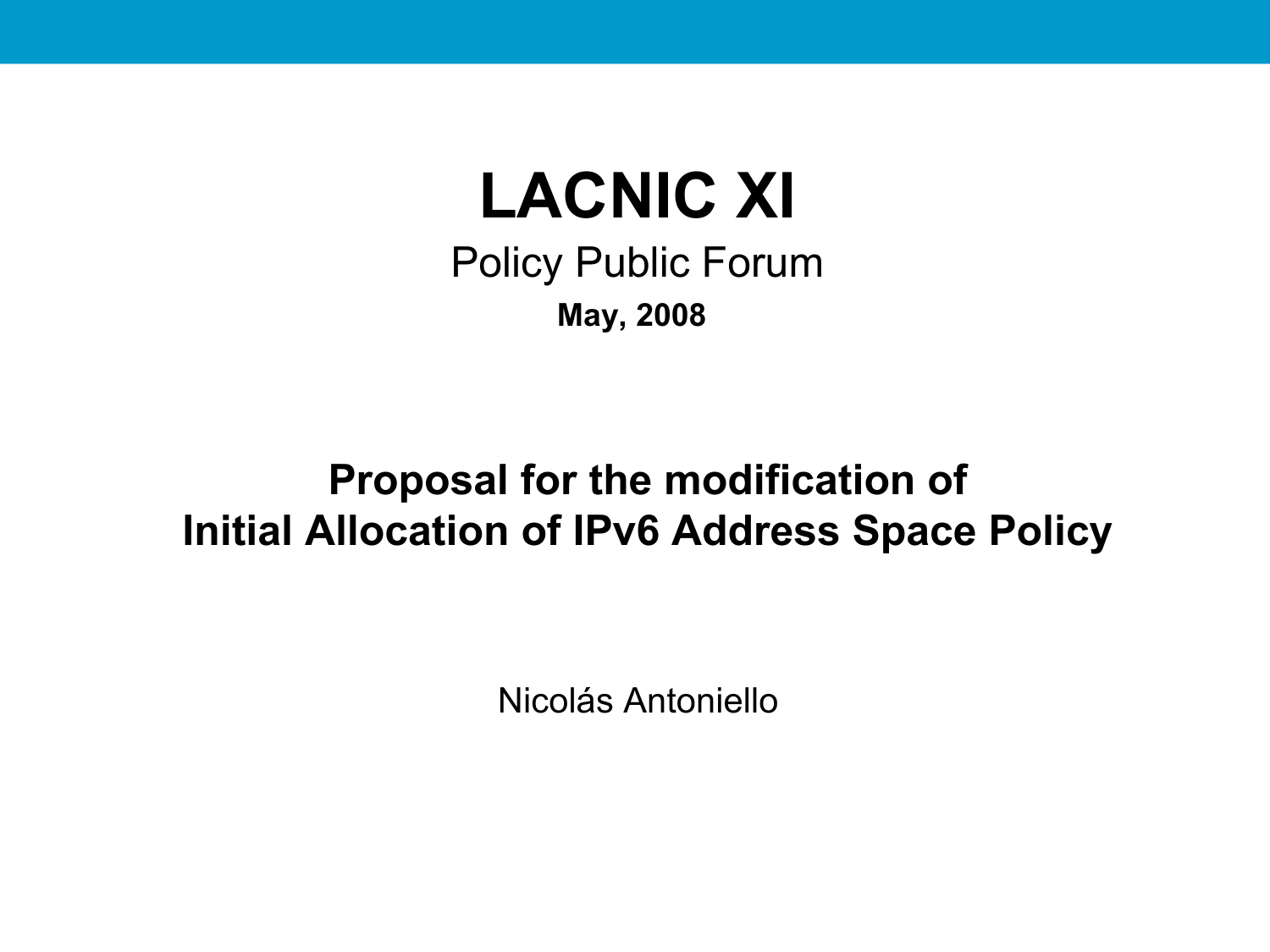Se propone modificar el punto 5.1.1.c de la Política para la adjudicación de bloques IPv6:

- 5.1 Adjudicación inicial
- 5.1.1 Criterio de adjudicación inicial

c) Anunciar en el sistema de rutas inter-dominio de Internet un único bloque, que agregue toda la asignación de direcciones IPv6 recibida, en un plazo no mayor de 12 meses.

El texto propuesto sería:

c) Anunciar en el sistema de rutas inter-dominio de Internet el bloque asignado, con la mínima desagregación que le sea posible, en un plazo no mayor a 12 meses.

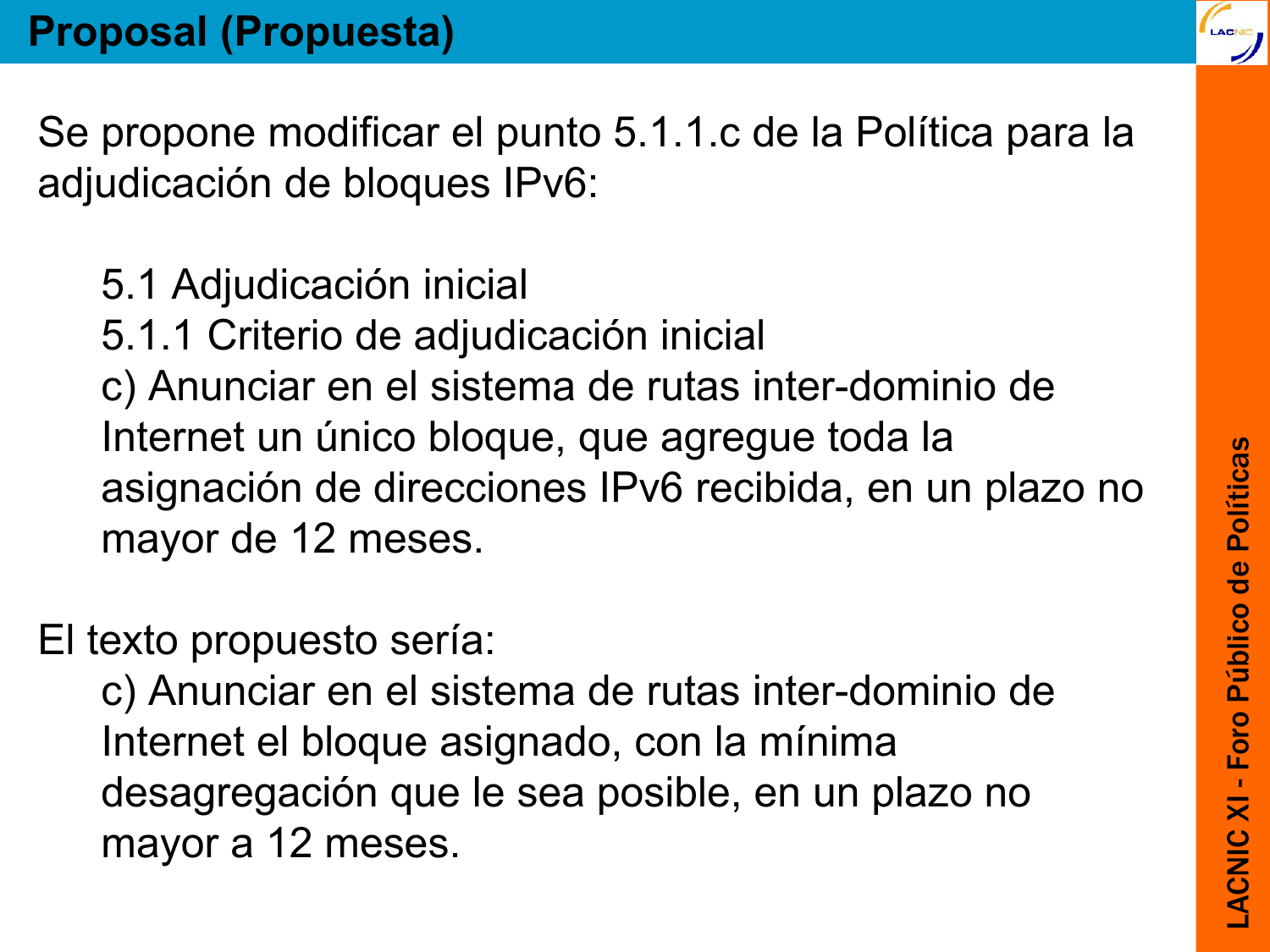### *ARIN - "Number Resource Policy Manual (NRPM)"*

6.5. Policies for allocations and assignments 6.5.1. Initial allocation 6.5.1.1. Initial allocation criteria c. Plan to provide IPv6 connectivity to organizations to which it will assign IPv6 address space, by advertising that connectivity through its single aggregated address allocation...

The proposal is to remove from the policy the need to advertise the whole IPv6 allocated space in one single block.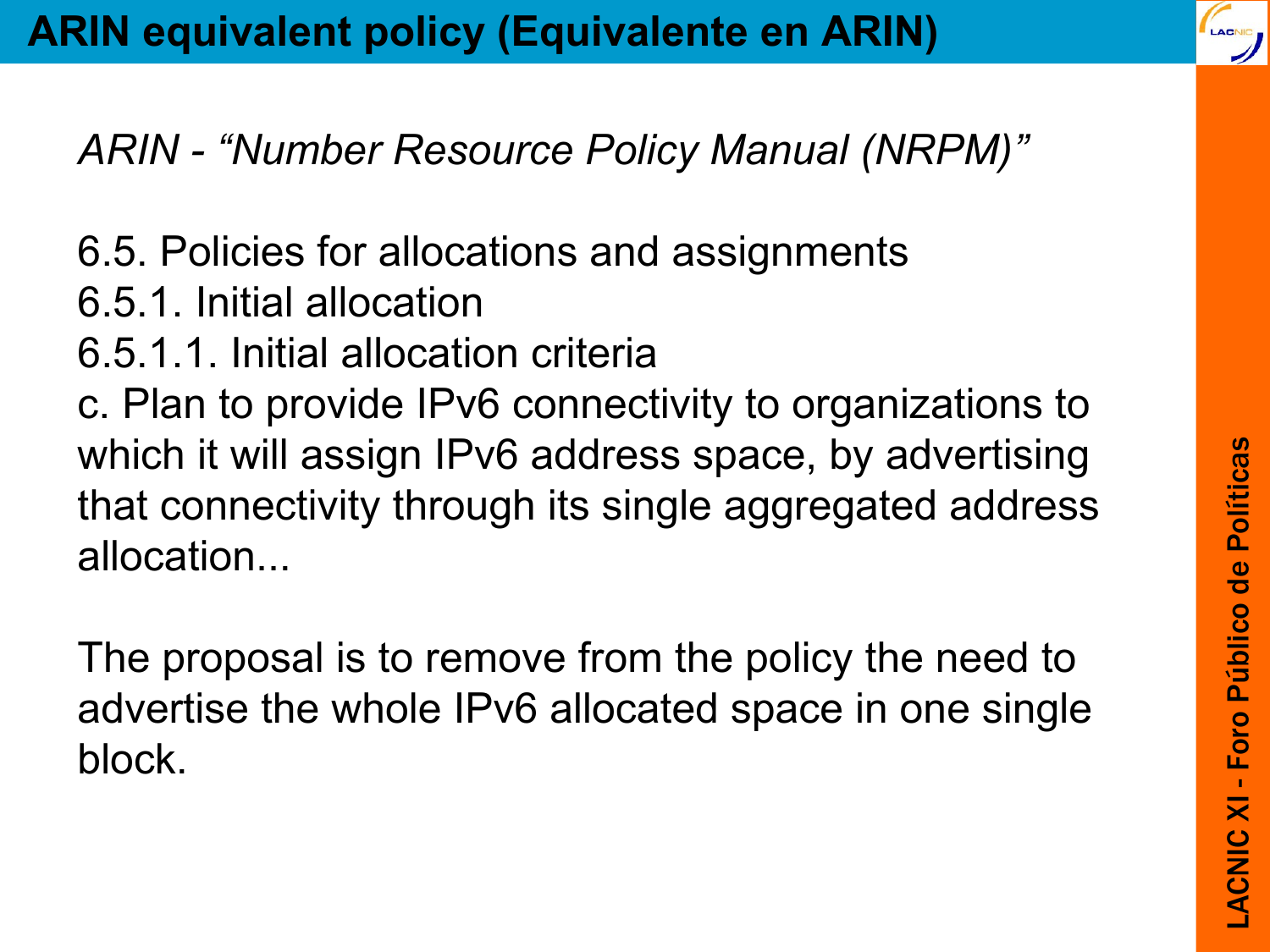#### **Motivation (Motivación)**

The problem arises when a RIR assign a prefix (/28 for example) to an ISP which has several internet links (let us say 3) with different carriers (3 tier 1 carriers, for example).



According to the actual policy, the ISP must advertise the /28 through all the 3 links without the possibility of disaggregating the block.

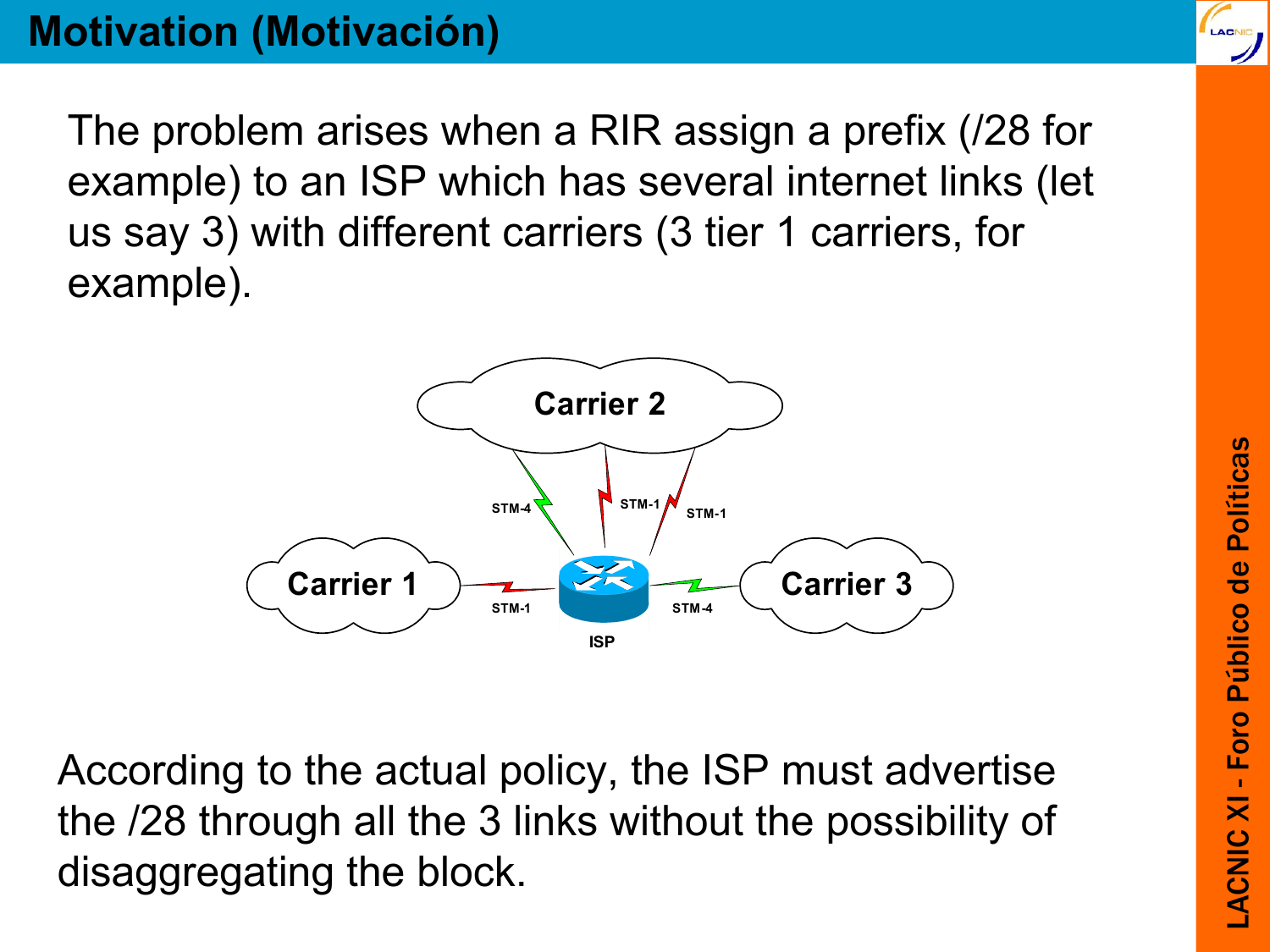So what?

• It's quite easy for all ISP not to disaggregate IPv6 blocks, mostly because a /28 actually hasn't got much traffic (in most cases).

But…

- Will this be true in three or five years?
- Is it possible to do TE, in all cases, without disaggregating at all even in the advertisements to our carriers?
- Will ISPs always be able to say yes to the RIRs question: "Will you publish all your IPv6 allocation in one summary advertise within a year?"

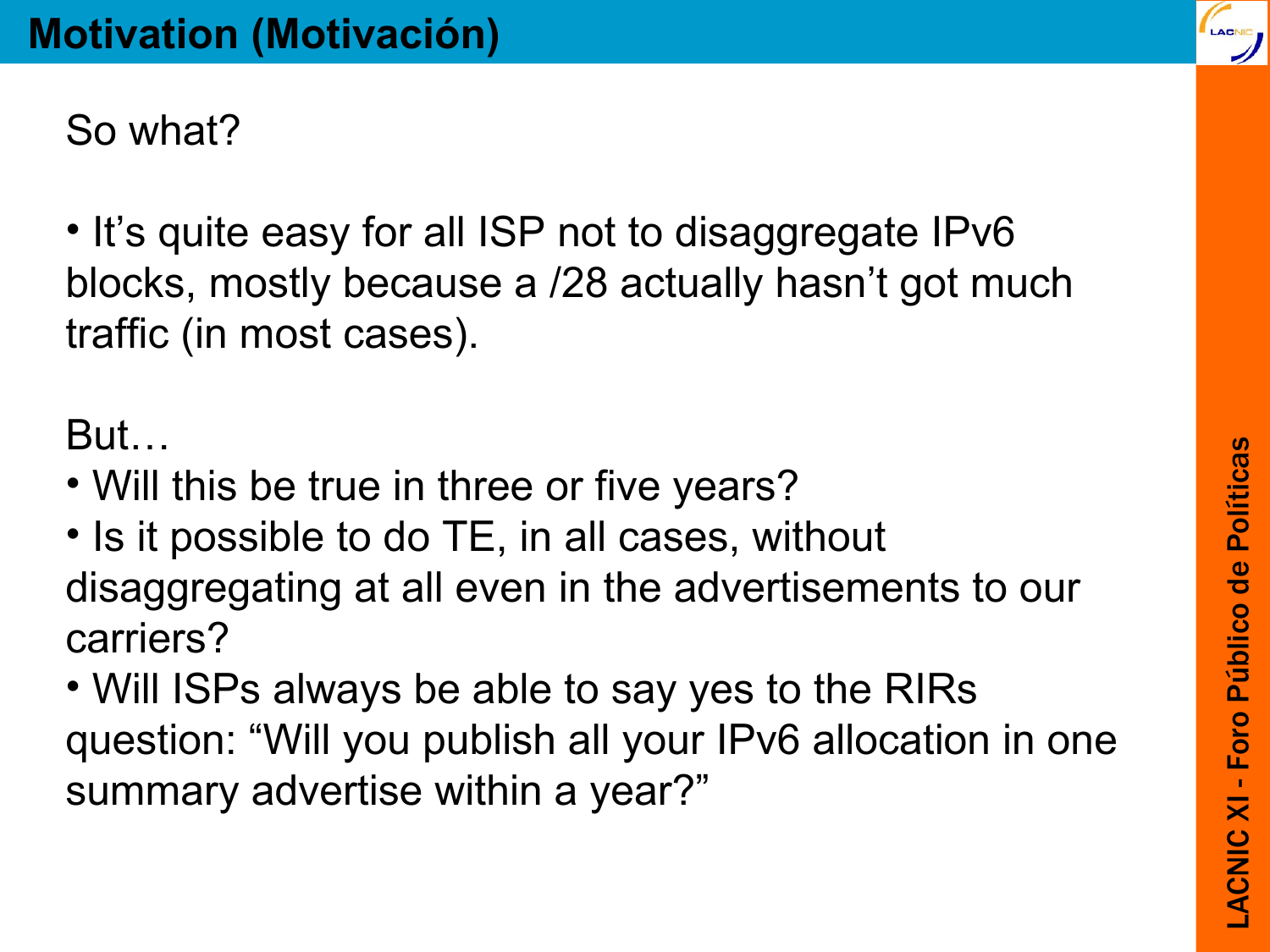And what about policy motivation?

- In most cases, block publication policies are agreements between the ISPs and the Carriers or Carrier policies but (as they have a technical background) should not be imposed by IP block allocation policies.
- The so called "global routing table" is just a joint of networks interacting with each other, so should those policies apply to this relations where each case may be different? (of course, there should be "good practices"). • It is nearly impossible for RIRs to continuously check if some one is disaggregating. So how RIRs will control the compliance with the policy?
- Finally, why an allocation policy should say how you advertise those blocks? (Should RIRs be BGP police?)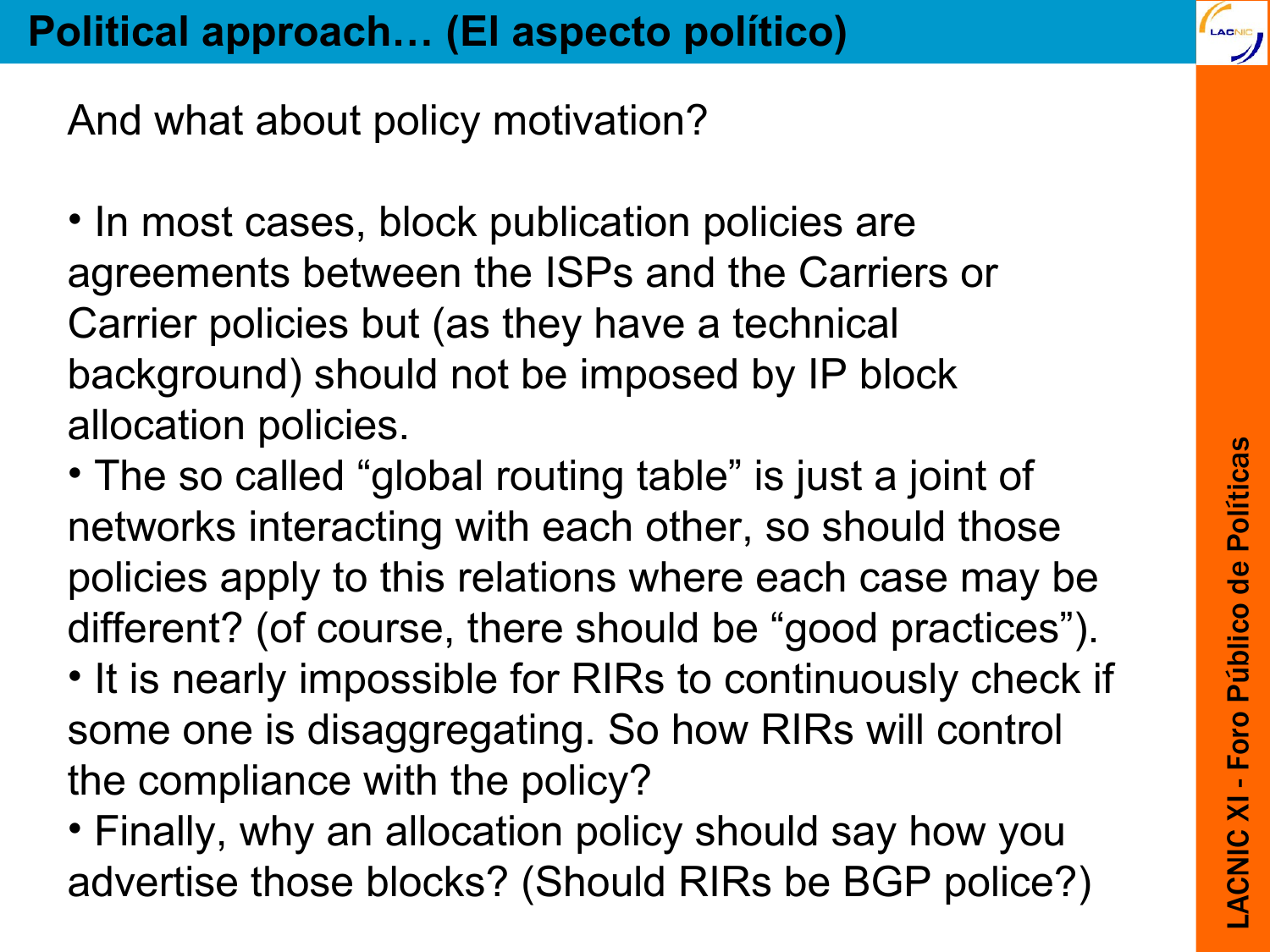

- What do we want from this policies? To solve technical problems, to be objective and set the base framework and rules to general cases, … ?
- Are we giving RIRs the necessary tools (if any) to make the continuous checking this policies require?
- Are we defining with precision what we meant to, when adding this kind of restrictions?
- Are exceptions to this policies allowed or should them be globally (or regional) applicable and let particular cases and best practices out of them? In such case, are this exceptions clearly explained within policies texts?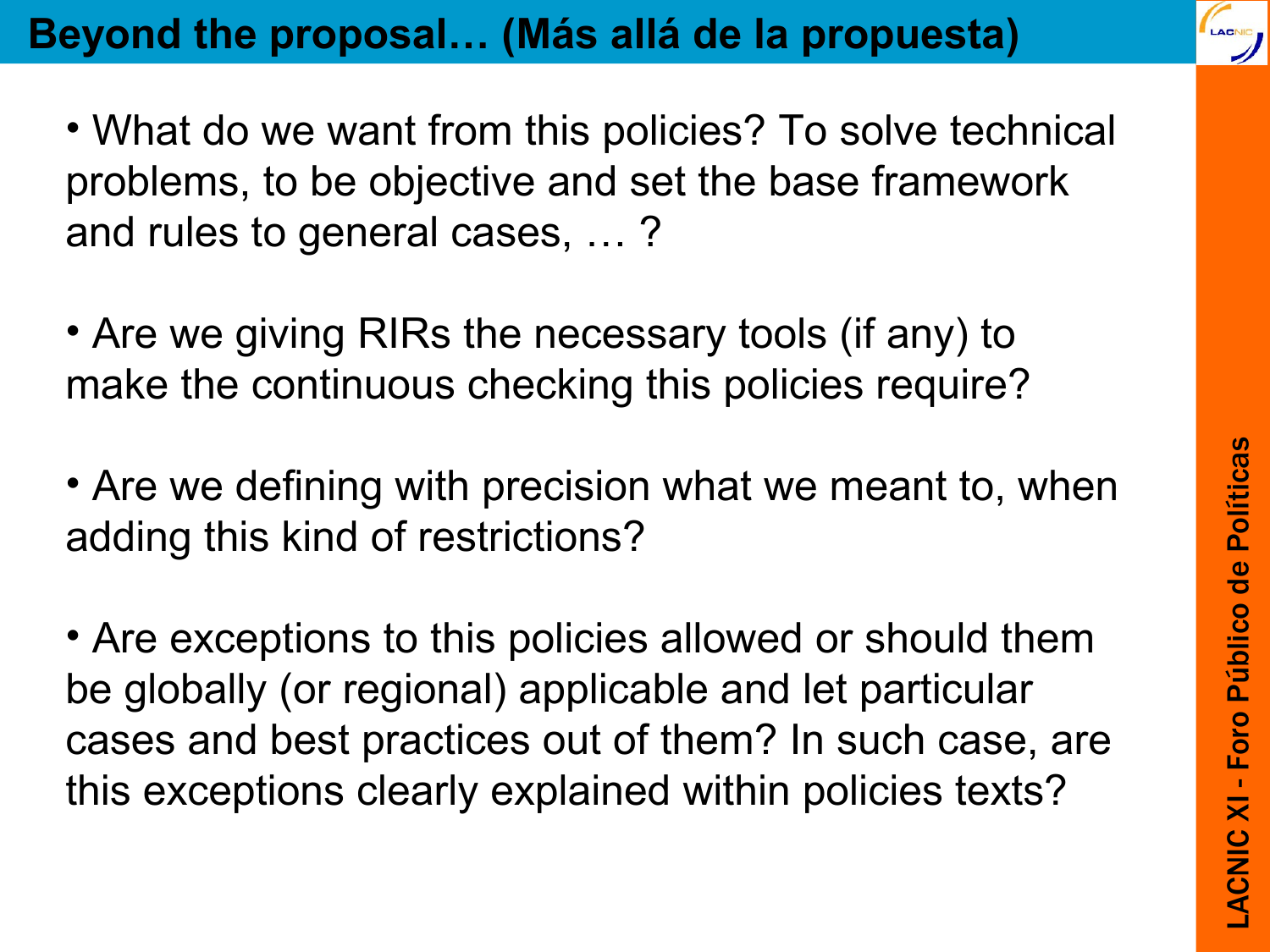Situation:

- The original IPv6 policy (similar in all 5 RIRs) was meant to be an "interim" proposal.
- It seems clear (as seen in other RIR proposals) that now this status need to changed from "interim" to "definitive".
- As of this, the policy needs to be reviewed an cleaned of content other than policy (like BCPs, Technical solutions or such).
- Policy should be clear leaving no need for LACNIC staff to have to make interpretations of what the policy intended.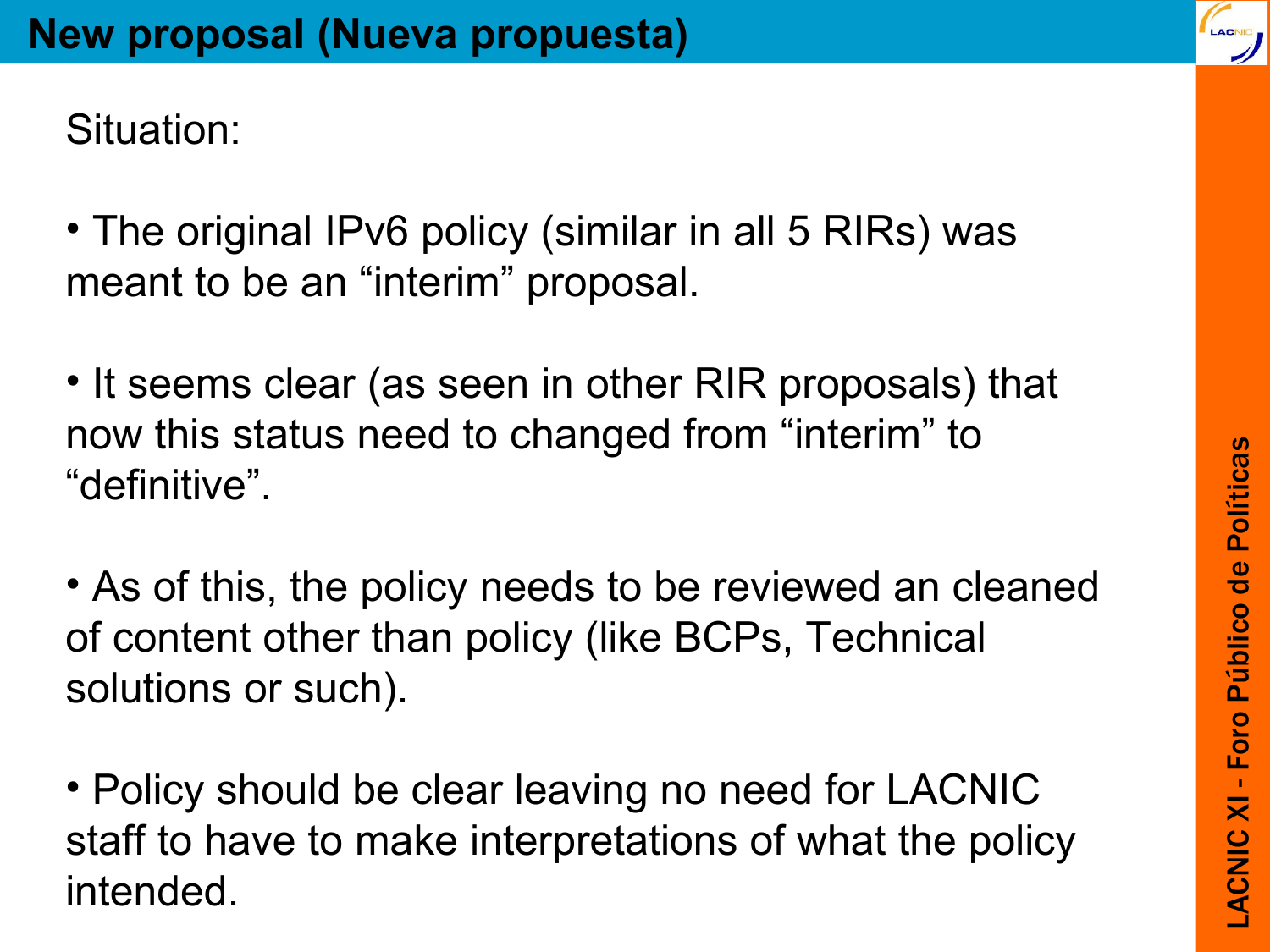Proposal:

To create a work group under LACNIC Policy Public Forum to review the actual IPv6 policy with the intention of cleaning content other than policy, and present it next year for evaluation.

Similar proposals:

Policy Proposal 2007-25IPv6 Policy Housekeeping Author: Leo Bicknell Proposal Type: modify Status: Adopted - **NRPM Section 6.5** http://www.arin.net/policy/proposals/2007\_25.html